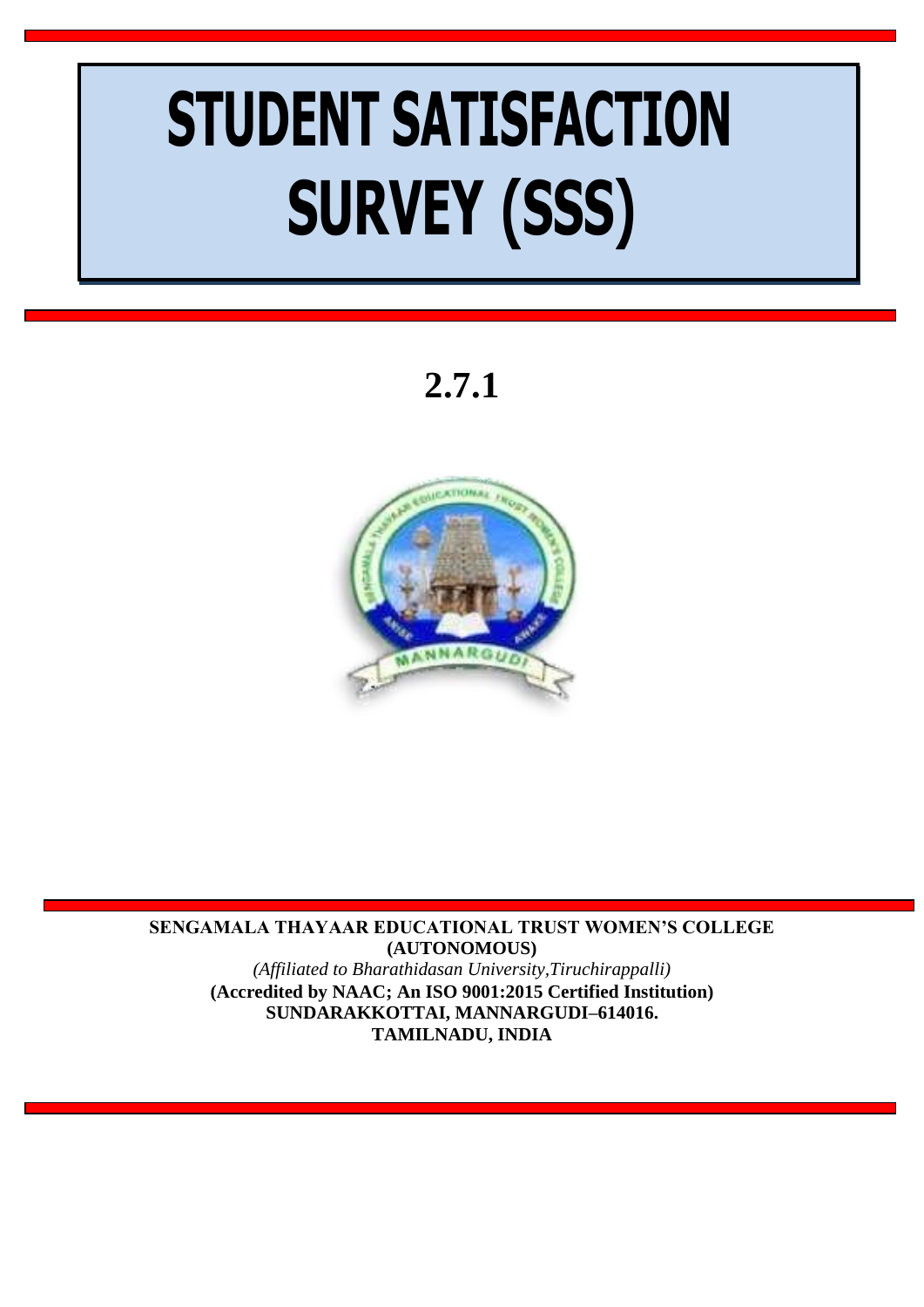

### **SENGAMALA THAYAAR EDUCATIONAL TRUST WOMEN'S COLLEGE (AUTONOMOUS)** *(Affiliated to Bharathidasan University,Tiruchirappalli)* **(Accredited by NAAC; An ISO 9001:2015 Certified Institution) SUNDARAKKOTTAI, MANNARGUDI–614016. TAMILNADU, INDIA.**

## 2.7.1 STUDENT SATISFACTION SURVEY

## **SURVEY ON CURRICULUM**

| 1. To what Extent of the syllabi covered in the class<br>a) Covered well in advance b) Covered on time c) Satisfactorily covered d)<br>Not covered |              |                   |          |  |  |
|----------------------------------------------------------------------------------------------------------------------------------------------------|--------------|-------------------|----------|--|--|
| 2. Freedom to choose the elective courses<br>a) Full freedom b) Thrusted<br>freedom                                                                |              | c) On negotiation | d) No    |  |  |
| 3. Is the syllabus helpful to develop your skills?<br>a) Completely b) Moderately                                                                  |              | c) To some extent | d) Never |  |  |
| 4. Integration of theory and Practical classes (wherever applicable)<br>a) Excellent<br>Average                                                    | b) Very Good | c) Good           | d)       |  |  |

5. How did teachers prepare the syllabus and communicate in the classes? a) Always effective b) Sometimes effective c) Just satisfactorily d) Generally ineffective

## **TEACHING**

| 6. What is your opinion about the transparency of internal assessment?                 |              |         |               |        |  |  |
|----------------------------------------------------------------------------------------|--------------|---------|---------------|--------|--|--|
| a) Transparent and Satisfactory b) Not transparent c) Biased                           |              |         |               | d) Not |  |  |
| satisfactory                                                                           |              |         |               |        |  |  |
|                                                                                        |              |         |               |        |  |  |
| 7. Express your opinion about Student-Teacher Interaction                              |              |         |               |        |  |  |
| a) Excellent                                                                           | b) Very Good | c) Good |               | d)     |  |  |
| Average                                                                                |              |         |               |        |  |  |
|                                                                                        |              |         |               |        |  |  |
| 8. Your teachers provide you with additional study material / notes and other learning |              |         |               |        |  |  |
| inputs for clarity and understanding of the subject?                                   |              |         |               |        |  |  |
| a) Good teaching and study material b) Only teaching                                   |              |         |               |        |  |  |
|                                                                                        |              |         | c) Only study |        |  |  |
| material d) Not bothered                                                               |              |         |               |        |  |  |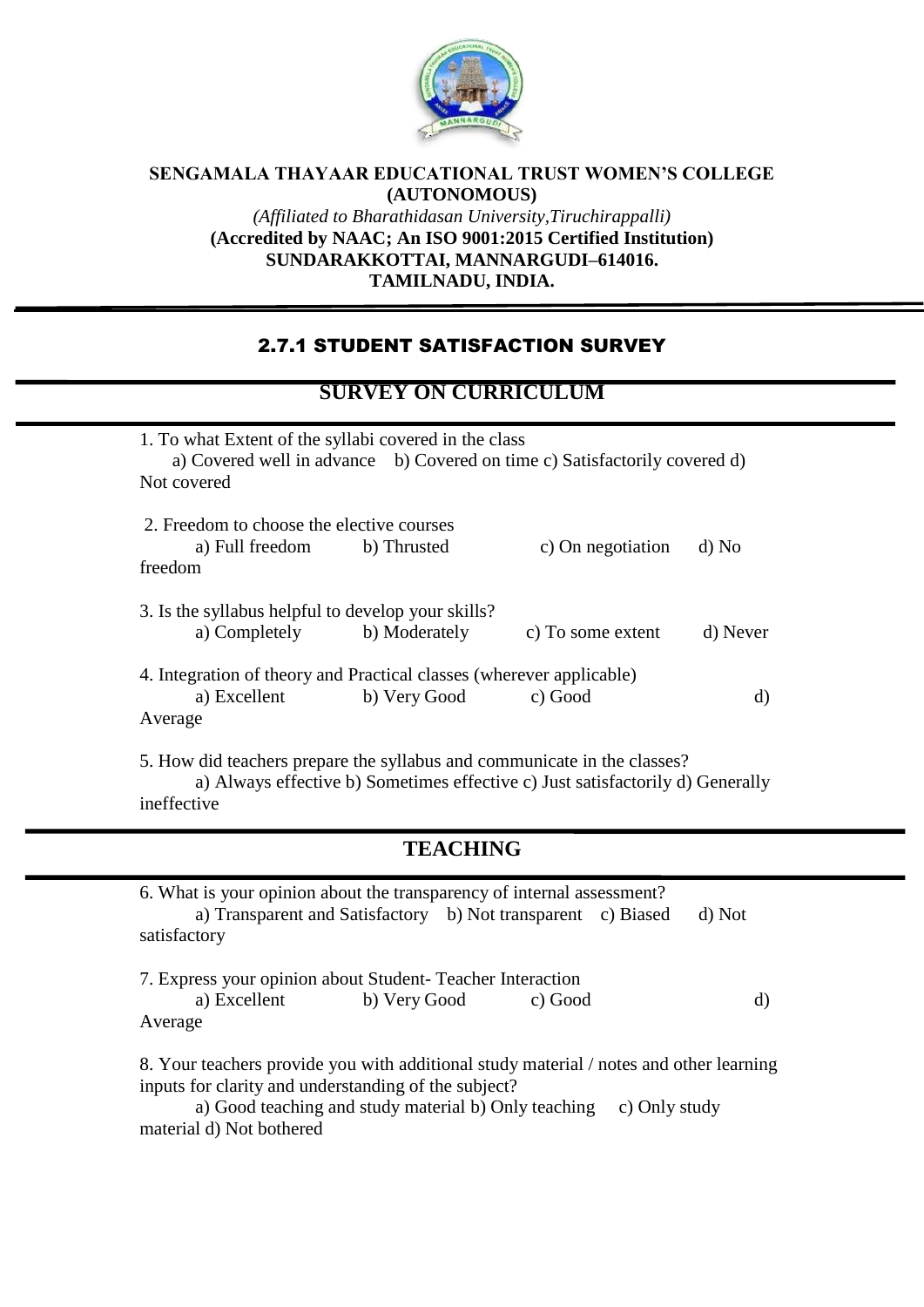| 9. What percentage of teachers use ICT tools such as LCD projector, Multimedia, etc.<br>while teaching?                      |                        |               |              |  |
|------------------------------------------------------------------------------------------------------------------------------|------------------------|---------------|--------------|--|
| a) Above $90\%$<br>49%                                                                                                       | b) $70 - 89%$          | c) $50 - 69%$ | d) Below     |  |
|                                                                                                                              | <b>LEARNING</b>        |               |              |  |
| 10. Opportunity to participate in activities beyond the classroom (Workshops/<br>Projects / Fieldwork)                       |                        |               |              |  |
| a) Excellent<br>Average                                                                                                      | b) Very Good           | c) Good       | d)           |  |
| 11. Your feelings about overall learning environment                                                                         |                        |               |              |  |
| a) Excellent<br>Average                                                                                                      | b) Very Good           | c) Good       | $\mathbf{d}$ |  |
| 12. Relevance of the depth of knowledge in the program courses for project work                                              |                        |               |              |  |
| a) Excellent<br>Average                                                                                                      | b) Very Good           | c) Good       | d)           |  |
| 13. The institute takes active interest in promoting internship, student exchange, field<br>visit opportunities for students |                        |               |              |  |
| a) Regularly                                                                                                                 | b) Sometimes           | c) Rarely     | d) Never     |  |
| 14. Is there any societal value of the programme?<br>a) Excellent<br>Average                                                 | b) Very Good           | c) Good       | $\mathbf{d}$ |  |
| 15. Is your educational experience satisfied your expectations.                                                              |                        |               |              |  |
| a) Excellent<br>Average                                                                                                      | b) Very Good           | c) Good       | d)           |  |
|                                                                                                                              | <b>STUDENT SUPPORT</b> |               |              |  |
| 16. Involvement in extension and consultancy services of the institution                                                     |                        |               |              |  |
| a) Excellent<br>Average                                                                                                      | b) Very Good           | c) Good       | d)           |  |
| 17. Is college Office Staff assist and support your need?                                                                    |                        |               |              |  |
| a) Excellent<br>Average                                                                                                      | b) Very Good           | c) Good       | $\rm d)$     |  |
| 18. Is the Grievance and Redressal Committee of the college fulfill its duties and<br>responsibilities?                      |                        |               |              |  |

a) Help to overcome the grievances b) Responsible c) Duly addressed d) Irresponsible

19. Amenities and Assistance provided at the college Sports ground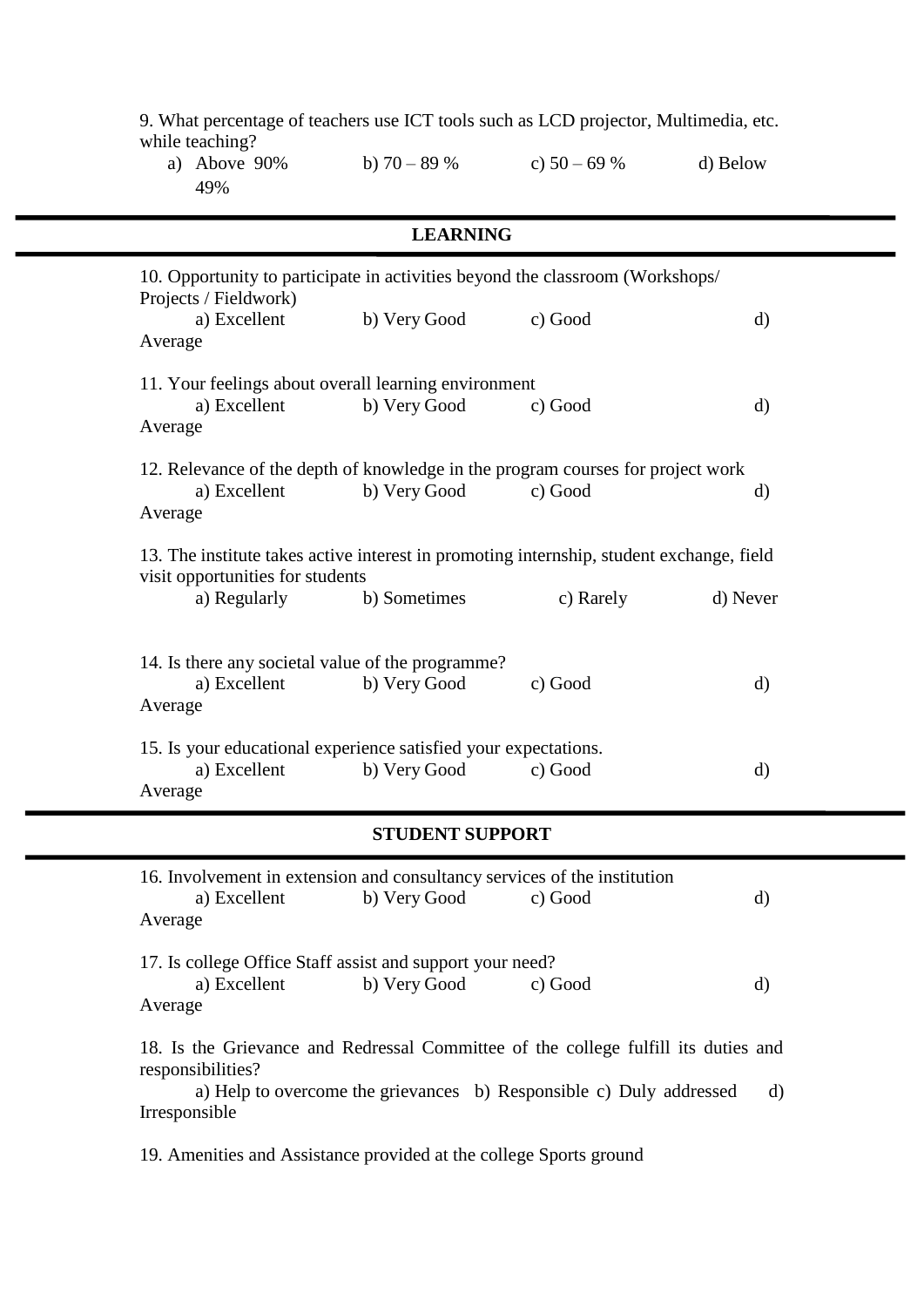| a) Excellent<br>Average                                                                                                                     | b) Very Good          | c) Good                                                                    | $\mathbf{d}$ |
|---------------------------------------------------------------------------------------------------------------------------------------------|-----------------------|----------------------------------------------------------------------------|--------------|
| 20. Your rating about NCC, NSS, Fine Arts, Sports, ROTARACT, RRC, YRC,<br>EXNORA organized in the college campus<br>a) Excellent<br>Average | b) Very Good          | c) Good                                                                    | d)           |
|                                                                                                                                             | <b>INFRASTRUCTURE</b> |                                                                            |              |
| 21. Physical infrastructure of the college Library<br>a) Excellent<br>Average                                                               | b) Very Good          | c) Good                                                                    | d)           |
| 22. Collection of books, journals and reading material of the college Library<br>a) Excellent<br>Average                                    | b) Very Good          | c) Good                                                                    | d)           |
| 23. Your suggestion of English Language laboratory<br>a) Increase LSRW skill<br>Irrelevant                                                  | b) Waste of time      | c) Not needed                                                              | $\mathbf{d}$ |
| 24. Infrastructure of the Laboratories<br>a) Excellent<br>Average                                                                           | b) Very Good          | c) Good                                                                    | d)           |
| 25. Working condition of the instruments in the laboratories<br>a) Excellent<br>Average                                                     | b) Very Good          | c) Good                                                                    | d)           |
| 26. Supply of power in the laboratories<br>nterrupted service                                                                               |                       | a) Available at all time b) Uninterrupted service c) Low power supply d)   |              |
| 27. Wi-Fi and Internet facility in our campus<br>Interrupted service                                                                        |                       | a) Available for 24 Hrs b) Always available to all c)Not using internet d) |              |
| 28. Quality of Canteen food<br>a) Excellent<br>Average                                                                                      | b) Very Good          | c) Good                                                                    | d)           |
| 29. Satisfaction with Hostel food<br>a) Homely and affordable<br>satisfactory                                                               | b) Homely             | c) Satisfactory<br>d) Not                                                  |              |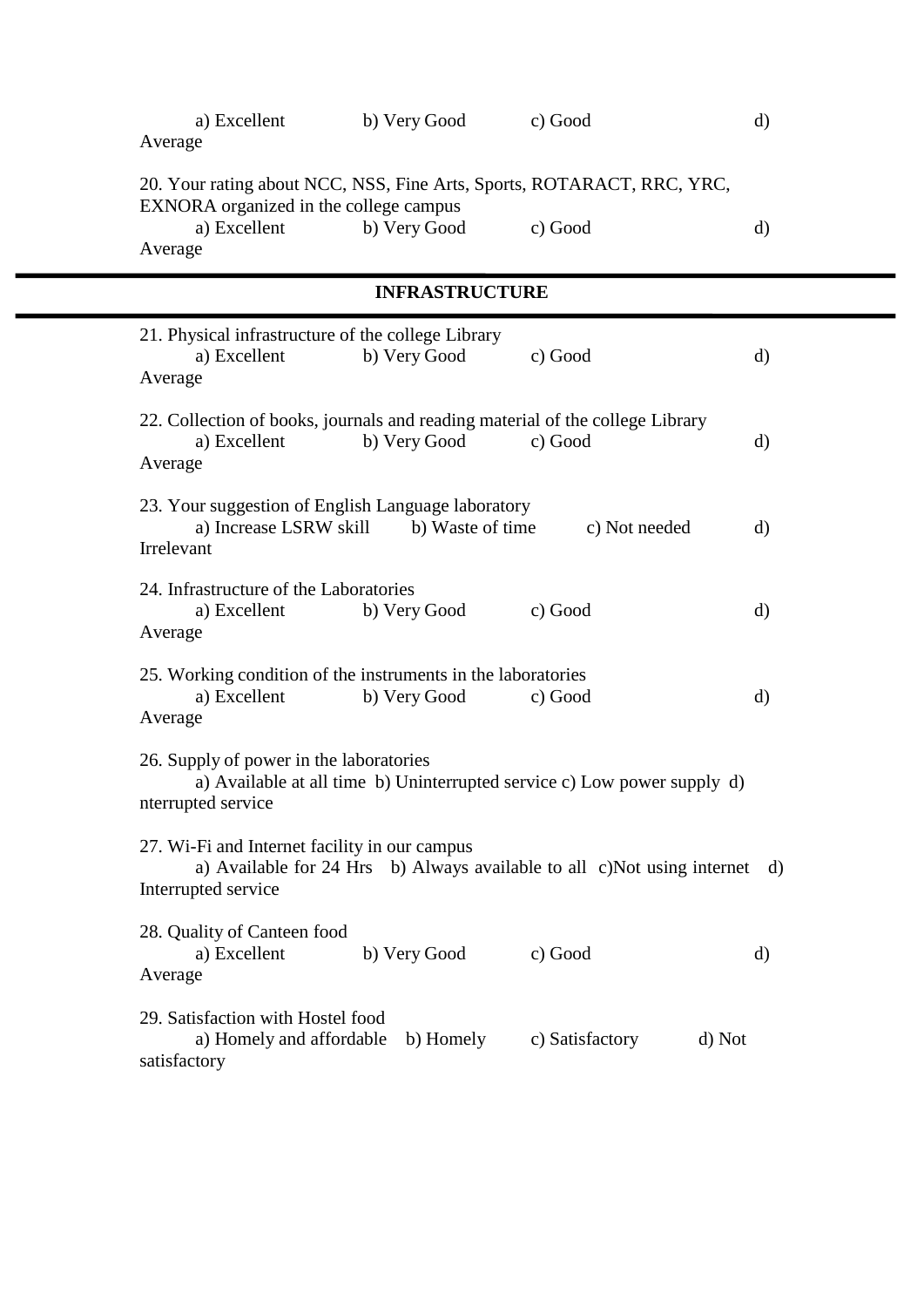| Not caring |              | 30. Hostel facility provided by the institution                                                    | a) Due care for education and health b) Comfortable c) Not Comfortable d)                                                      |              |
|------------|--------------|----------------------------------------------------------------------------------------------------|--------------------------------------------------------------------------------------------------------------------------------|--------------|
| Expensive  |              | 31. Transport facilities provided by the institution<br>a)Economic, safe and good b) Safe and Good | c) Good                                                                                                                        | $\mathbf{d}$ |
|            | a) Excellent | 32. Research facilities provided by the institution<br>b) Very Good c) Good                        |                                                                                                                                | d) Average   |
| required   |              |                                                                                                    | 33. Opinion about Martial Arts (Karate and Silambam) taught in the college?<br>a) Good effort b) Required c) Compulsory d) Not |              |
|            | a) Excellent | 34. Opinion about the equipments in the Gymnasium<br>b) Very Good c) Good                          |                                                                                                                                | d) Average   |
|            | a) Excellent | 35. Your opinion about the water facility inside the campus<br>b) Very Good c) Good                |                                                                                                                                | d) Average   |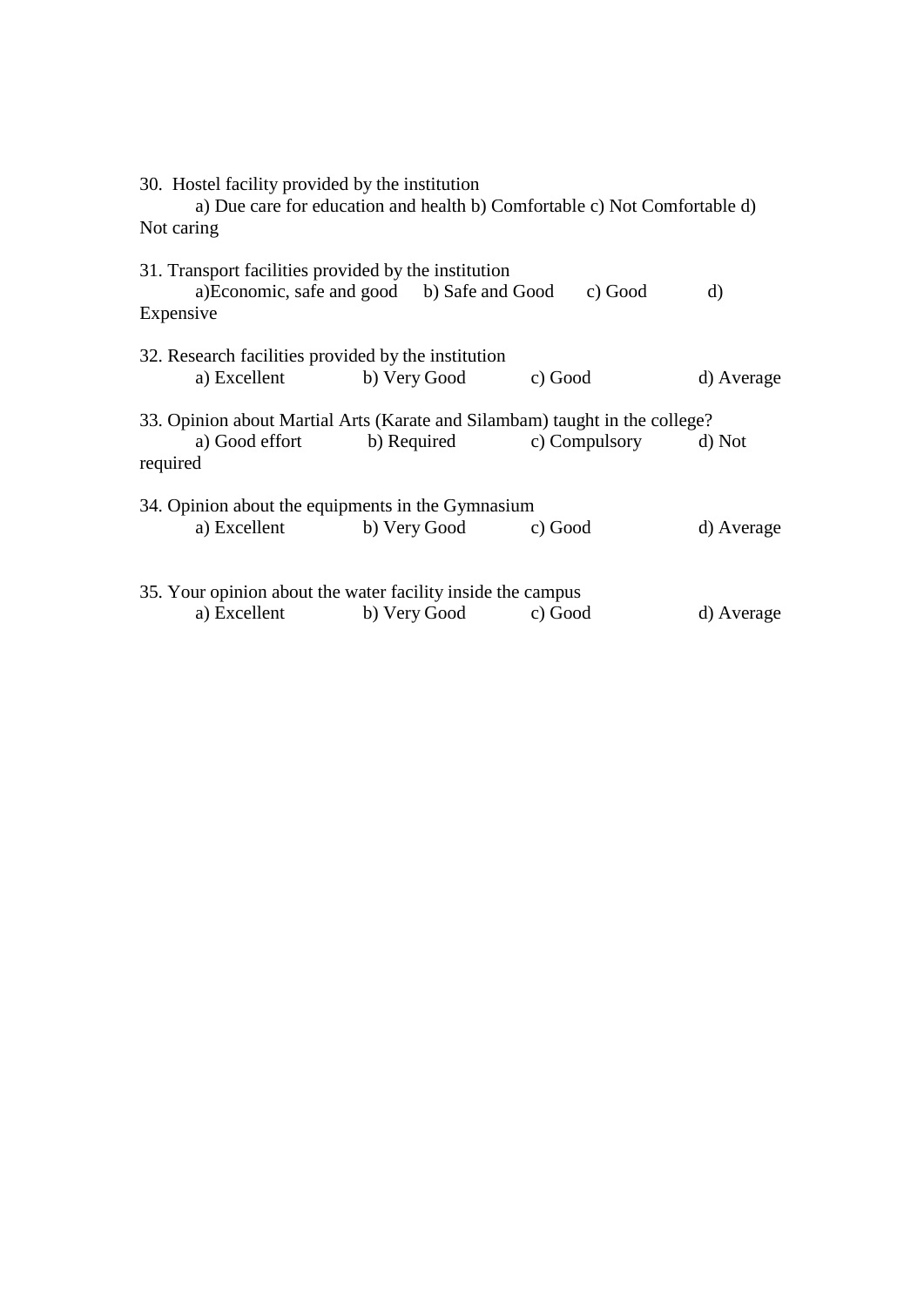## **ONLINE OVERALL RESPONSE**

| $\sim$ martin announced pro $\sim$ $\Box$ shown addition term $\sim$ $\sim$ |                                                                               |               |          |                                         |               |    |   |           |     | о                 | × |
|-----------------------------------------------------------------------------|-------------------------------------------------------------------------------|---------------|----------|-----------------------------------------|---------------|----|---|-----------|-----|-------------------|---|
| e u                                                                         | C + docupage.com/form/UVU/SE]-DetGodNeESLELtyMOGAs/Zac 55sf3theQtadDhespresse |               |          |                                         |               |    |   |           | 改 立 | 0:1               |   |
| 5TUDENTS SATISFACTION SURVEY 2020-2021 白 合                                  | 20032331<br>Questions                                                         | Requires 1000 | Tettings |                                         | O             | œ. | b | e<br>lent |     |                   |   |
|                                                                             | 1.069 responses                                                               |               |          | ŧ                                       | $\frac{1}{2}$ |    |   |           |     |                   |   |
|                                                                             | <b>Surrenary</b>                                                              | Quostian      | (1.1)-50 | Ali-Aplity Hopmann<br><b>Fedividual</b> |               |    |   |           |     |                   |   |
|                                                                             | Who has responded?                                                            |               |          |                                         |               |    |   |           |     |                   |   |
|                                                                             | They receive you go benefit for display at                                    |               |          |                                         |               |    |   |           |     |                   |   |
|                                                                             | NAME<br>1,055 reagainings                                                     |               |          |                                         |               |    |   |           |     |                   |   |
|                                                                             | M. Machsavitta<br>A.K.KOWSIKA<br>rocca                                        |               |          |                                         | n             |    |   |           |     |                   |   |
|                                                                             | Alchapa V<br>M. Alamaya                                                       |               |          |                                         |               |    |   |           |     |                   |   |
|                                                                             | Stehn 3                                                                       |               |          |                                         |               |    |   |           |     |                   |   |
|                                                                             | 뜵<br>ø                                                                        |               |          | ะ                                       |               |    |   | 쨆         | 空中期 | 1929<br>8103 0903 |   |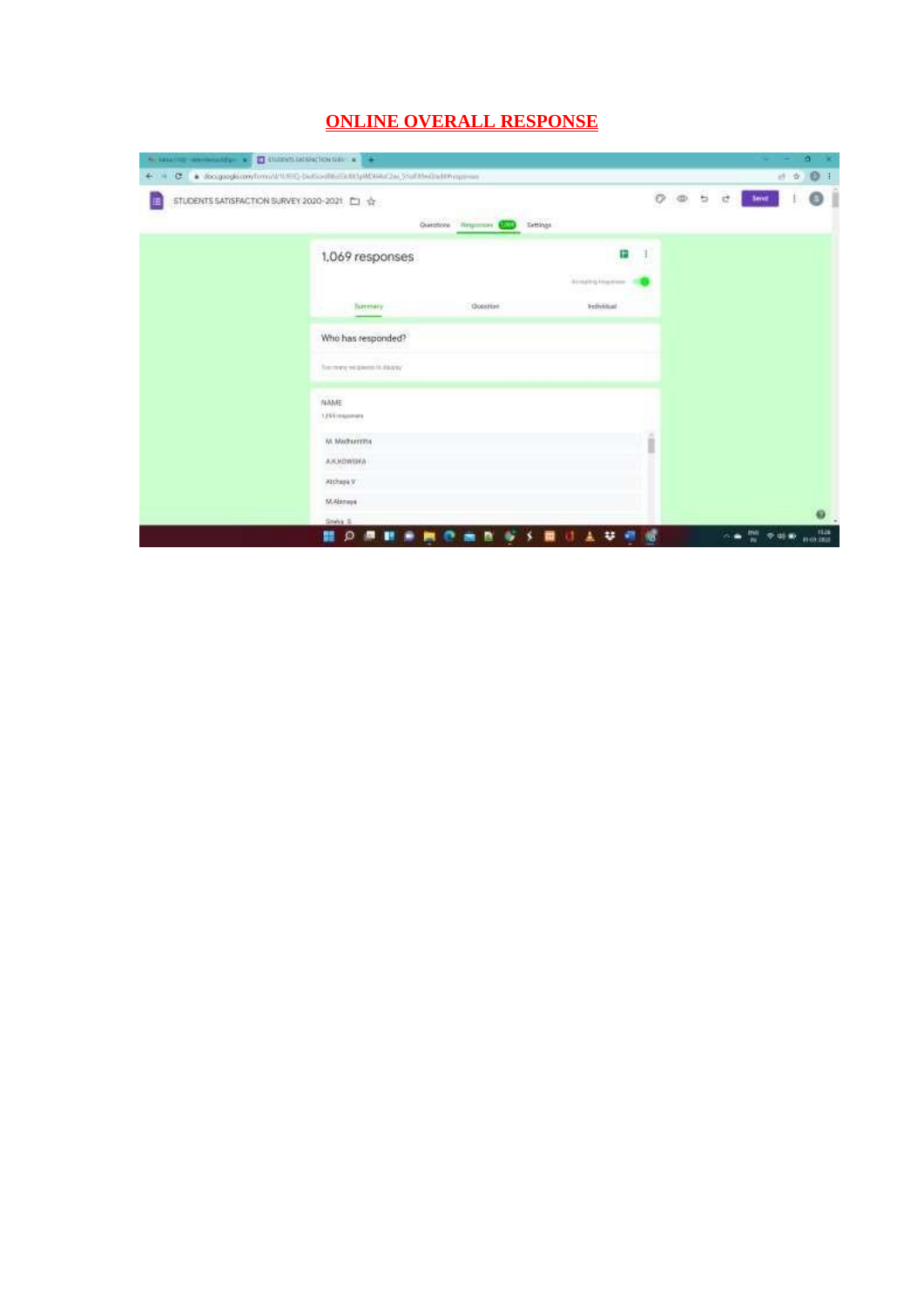### **STUDENT SATISFACTION SURVEY (SSS) GOOGLE FORM**

| STUDENTS SATISFACTION SURVEY 2020-2021<br>All charges sweet in Drive<br>$\mathcal{R}^{\mathcal{M}}$ |                      | <b>Sent</b> |  |
|-----------------------------------------------------------------------------------------------------|----------------------|-------------|--|
| Settings<br><b>EHADOTIMA</b>                                                                        |                      |             |  |
|                                                                                                     |                      |             |  |
|                                                                                                     |                      |             |  |
|                                                                                                     |                      |             |  |
|                                                                                                     | $\odot$              |             |  |
|                                                                                                     | Ø                    |             |  |
| SENGAMALA THAYAAR EDUCATIONAL TRUST                                                                 | Tr                   |             |  |
| WOMEN'S COLLEGE, MANNARGUDI.                                                                        | G                    |             |  |
| CRITERION - II STUDENT SATISFACTION                                                                 | $\boxed{\textbf{E}}$ |             |  |
| SURVEY(2020-2021)                                                                                   | 吕                    |             |  |

| SENGAMALA THAYAAR EDUCATIONAL TRUST<br>WOMEN'S COLLEGE, MANNARGUDI.<br>CRITERION - II STUDENT SATISFACTION<br>SURVEY(2020-2021)<br>YOU NEED NOT DISCLOSE YOUR NAME IF YOU DO NOT WISH TO<br>Email "<br>Yukid email address<br>This form in collecting email addresses. Chaope settings: | $\odot$<br>9<br>Тr<br>Q<br>$\overline{E}$<br>吕 |   |
|-----------------------------------------------------------------------------------------------------------------------------------------------------------------------------------------------------------------------------------------------------------------------------------------|------------------------------------------------|---|
| NAME                                                                                                                                                                                                                                                                                    | Activate Windows                               | ଈ |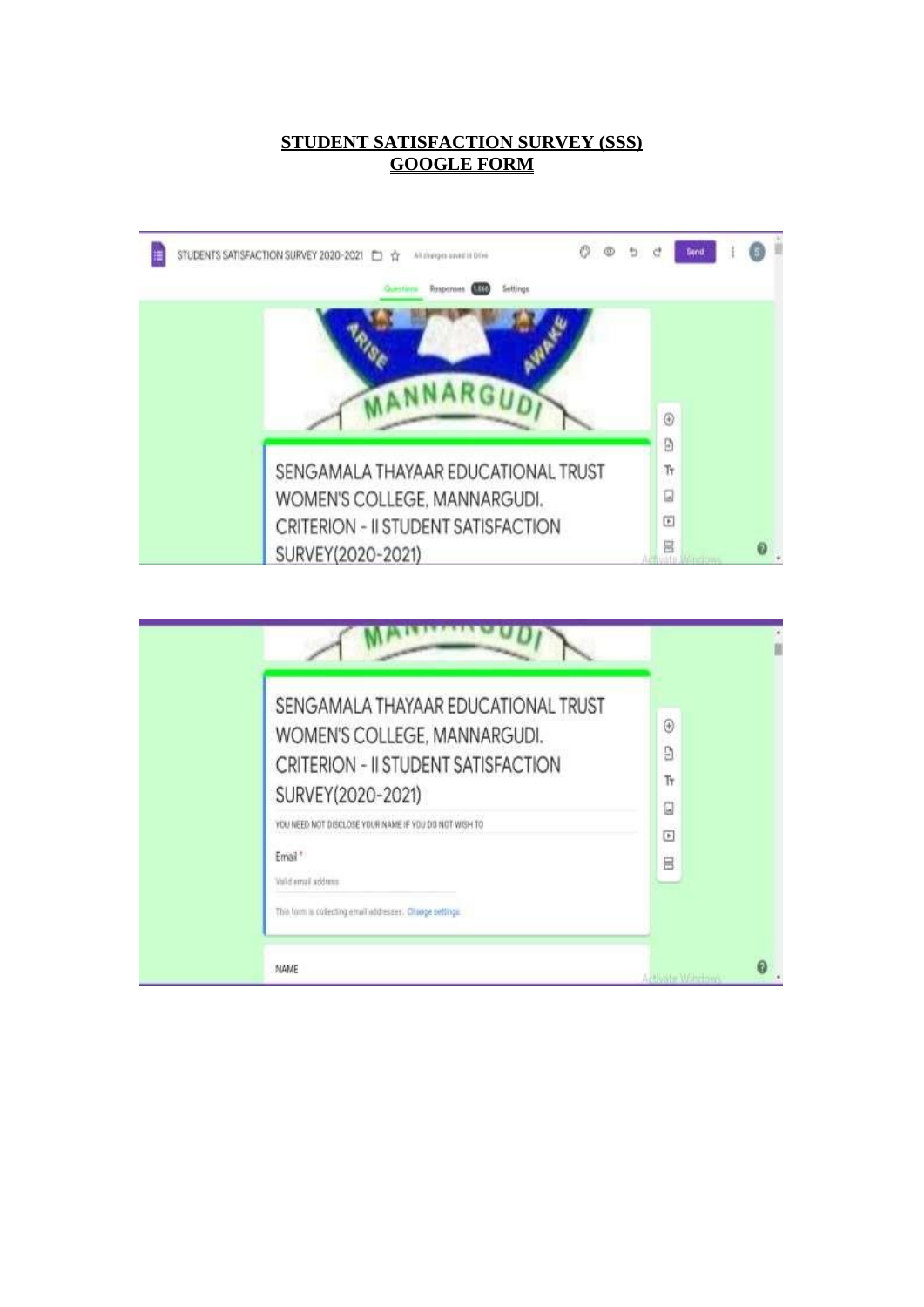| G Stimble                                                                                                                                                                                                                                                                                  |                                                                               |
|--------------------------------------------------------------------------------------------------------------------------------------------------------------------------------------------------------------------------------------------------------------------------------------------|-------------------------------------------------------------------------------|
| $\bigcirc$ others                                                                                                                                                                                                                                                                          |                                                                               |
| Curriculum<br>$\label{eq:3} \begin{split} \text{Dergon}(\mathcal{A}) = \text{Dergon}(\mathcal{A}) \end{split}$<br>Your perception regarding the completion of the syliabi in the class."<br>C. Covered well in advance<br>$\bigcirc$ Covered on time<br>C Satafactoriy covered<br>Notcount | $_{\odot}$<br>Đ<br>Tr.<br>Q<br>$\left  \mathbf{F} \right $<br>e<br>ma Windows |
| Do you have freedom to choose the elective courses? "                                                                                                                                                                                                                                      | $\boldsymbol{\omega}$                                                         |

| Teaching                              |                                                                               |                 |
|---------------------------------------|-------------------------------------------------------------------------------|-----------------|
| Description (Aphamin)                 |                                                                               | $\odot$         |
|                                       |                                                                               |                 |
|                                       | What is your opinion about the transparency of internal assessment process? " | $\mathfrak{D}$  |
| <b>C</b> Transported and Batisfactory |                                                                               | Tr.             |
| <b>O. Not transparent</b>             |                                                                               | $\Box$          |
|                                       |                                                                               | 回               |
| $\bigcirc$ Bland                      |                                                                               | Ë               |
| Ant anti-factory                      |                                                                               |                 |
|                                       | Express your opinion about Student-Teacher Interaction."                      |                 |
| <b>C</b> Strongly Agree               |                                                                               | A ButterWindows |

| Learning<br>Unamples (Internet)<br>How do you assess the opportunity given to participate in activities beyond the classroom<br>teaching(Workshaps/ Projects / Fieldwork)?<br>Appreciable<br>$O$ Good<br>C Bened | $^\circledR$<br>ä<br>Tr.<br>$\Box$<br>田<br>B |  |
|------------------------------------------------------------------------------------------------------------------------------------------------------------------------------------------------------------------|----------------------------------------------|--|
| O Not much<br>What is your opinion regarding the overall learning environment!<br>'불이 어디지면 한 차 있어서' 이차 '불이 잘 보고 있어서 보기 위해 보기요'<br>Out meeting                                                                    | <b>County Williams</b>                       |  |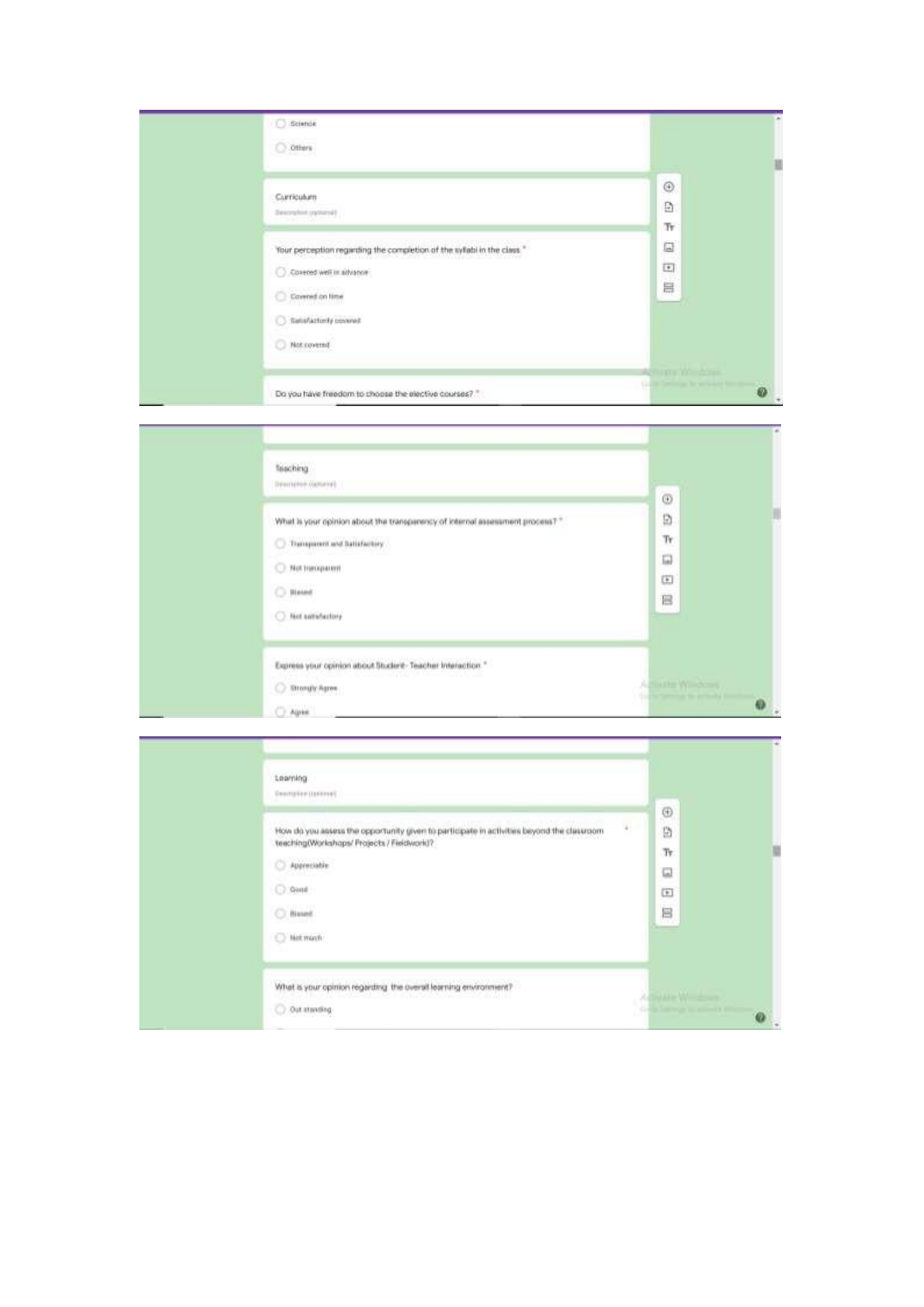| <b>INFRASTRUCTURE</b>                                                                                                                               |                |          |
|-----------------------------------------------------------------------------------------------------------------------------------------------------|----------------|----------|
| Description (optional)                                                                                                                              | $\odot$        |          |
| 141<br>What is your opinion regarding the infrastructure and learning resources ? *                                                                 | Ø              |          |
| $\begin{tabular}{ c c } \hline \multicolumn{3}{ c }{\textbf{Excylinder}}\\ \hline \multicolumn{3}{ c }{\textbf{Excylinder}}\\ \hline \end{tabular}$ | Tr             |          |
| Ney Good                                                                                                                                            | Q              |          |
| $\bigcirc$ -Good                                                                                                                                    | 田<br>层         | B        |
| Arerage                                                                                                                                             |                |          |
|                                                                                                                                                     |                |          |
| What is your opinion regarding the facility of English Language laboratory? *                                                                       | Albert Windows |          |
| O INcrease LSRW gkill                                                                                                                               | $\bullet$ .    |          |
| Ullasta of time                                                                                                                                     |                |          |
|                                                                                                                                                     |                | $\alpha$ |
| Student Support                                                                                                                                     |                |          |
|                                                                                                                                                     |                |          |

| Student Support<br>Dentisten.comment                                                                                                                                        | $\oplus$                                   |           |
|-----------------------------------------------------------------------------------------------------------------------------------------------------------------------------|--------------------------------------------|-----------|
| Do you get equal opportunity to participate in extension and consultancy services offered by<br>the institution?<br>O Definisty<br>C Equally<br>C Unequely<br>As operturity | B<br>Tr<br>同<br>回<br>g                     |           |
| How do you feel about the services offered by the Office staff?<br>G Kiralbeatted                                                                                           | Higher Williams<br><b>COLOR CONTRACTOR</b> | $\bullet$ |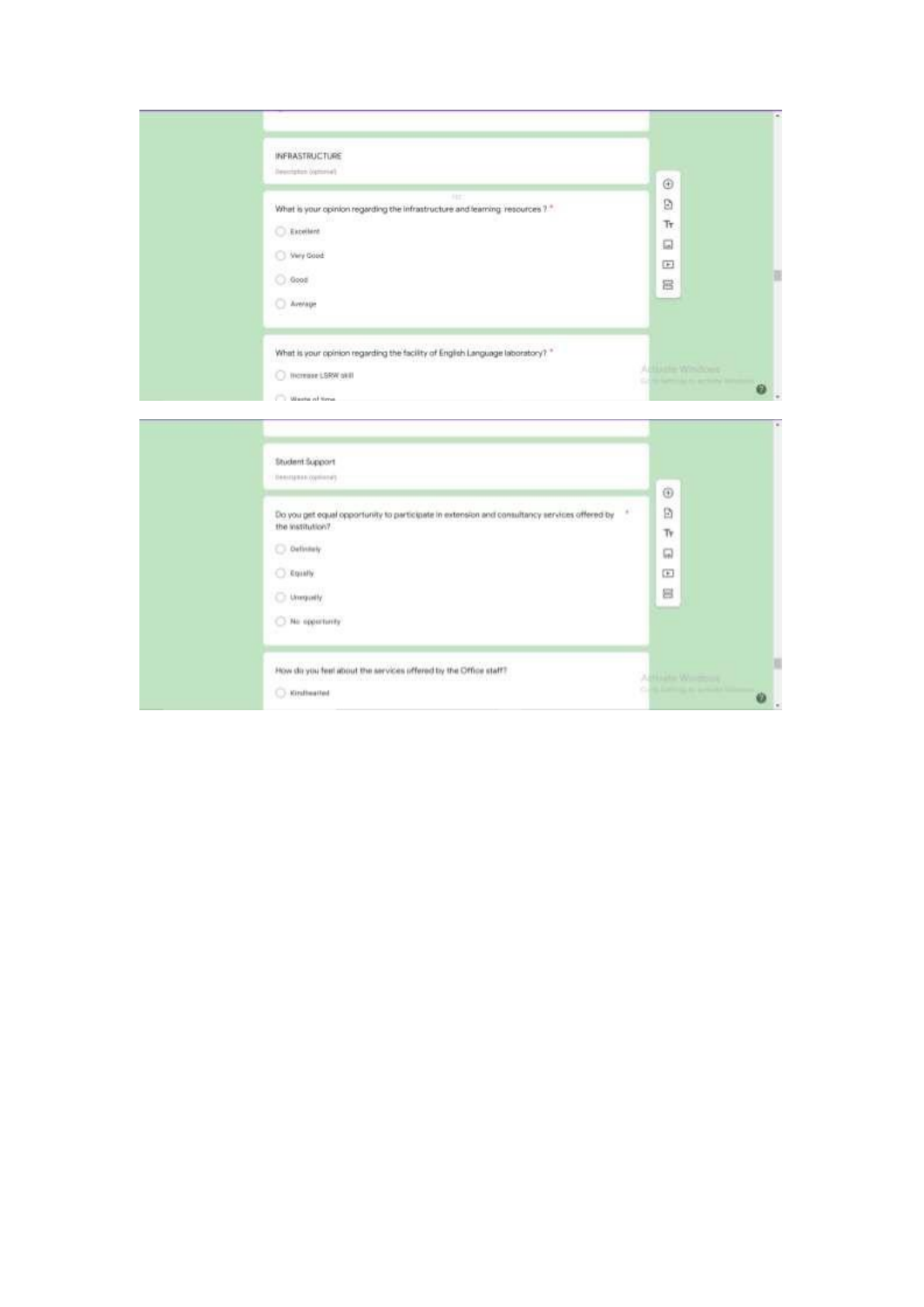|  |  | <b>Online Survey report 2020-2021</b> |  |
|--|--|---------------------------------------|--|
|  |  |                                       |  |

| C HARTIS environment of C SHOON ADDRESS ON THE R                            |                                                             |                                                   |                                             |            |   |   |                      |      | ۵<br>œ    |  |
|-----------------------------------------------------------------------------|-------------------------------------------------------------|---------------------------------------------------|---------------------------------------------|------------|---|---|----------------------|------|-----------|--|
| ← = C + docupage.com/hmn/V1/832-butGodWcElx83/WD4ArCar(StaffheQuatthaquese) |                                                             |                                                   |                                             |            |   |   |                      | 15 ☆ | 0:1       |  |
| STUDENTS SATISFACTION SURVEY 2020-2021 [ C ]<br>$\Delta$                    |                                                             | <b>DESCRIPTION</b><br>Requires \$500<br>Questions | Tettings                                    |            | Þ | e | <b>Level</b>         |      |           |  |
|                                                                             | 1,069 responses                                             |                                                   | e                                           | $\ddagger$ |   |   |                      |      |           |  |
|                                                                             | <b>Surrenary</b>                                            | Quoritist                                         | <b>Alimating Hopmann</b><br><b>Frishhal</b> |            |   |   |                      |      |           |  |
|                                                                             | Who has responded?<br>Carl A. A. Correll M. Britten Correll |                                                   |                                             |            |   |   |                      |      |           |  |
|                                                                             | Tom many recipients 14, display.<br><b>NAME</b>             |                                                   |                                             |            |   |   |                      |      |           |  |
|                                                                             | 1,055 responses<br>M. Machamitta                            |                                                   |                                             | n          |   |   |                      |      |           |  |
|                                                                             | AX, KOWSIVA<br>ooma<br>Atchapa V                            |                                                   |                                             |            |   |   |                      |      |           |  |
|                                                                             | M/Alizani<br>Stehl 3                                        |                                                   |                                             |            |   |   |                      |      | $\bullet$ |  |
|                                                                             | . .<br>₩                                                    | $\sim$<br>$\sim$ $\sim$                           | 上は前に<br>雷                                   |            |   |   | <b>A 4 5 6 6 8 9</b> |      | 1628      |  |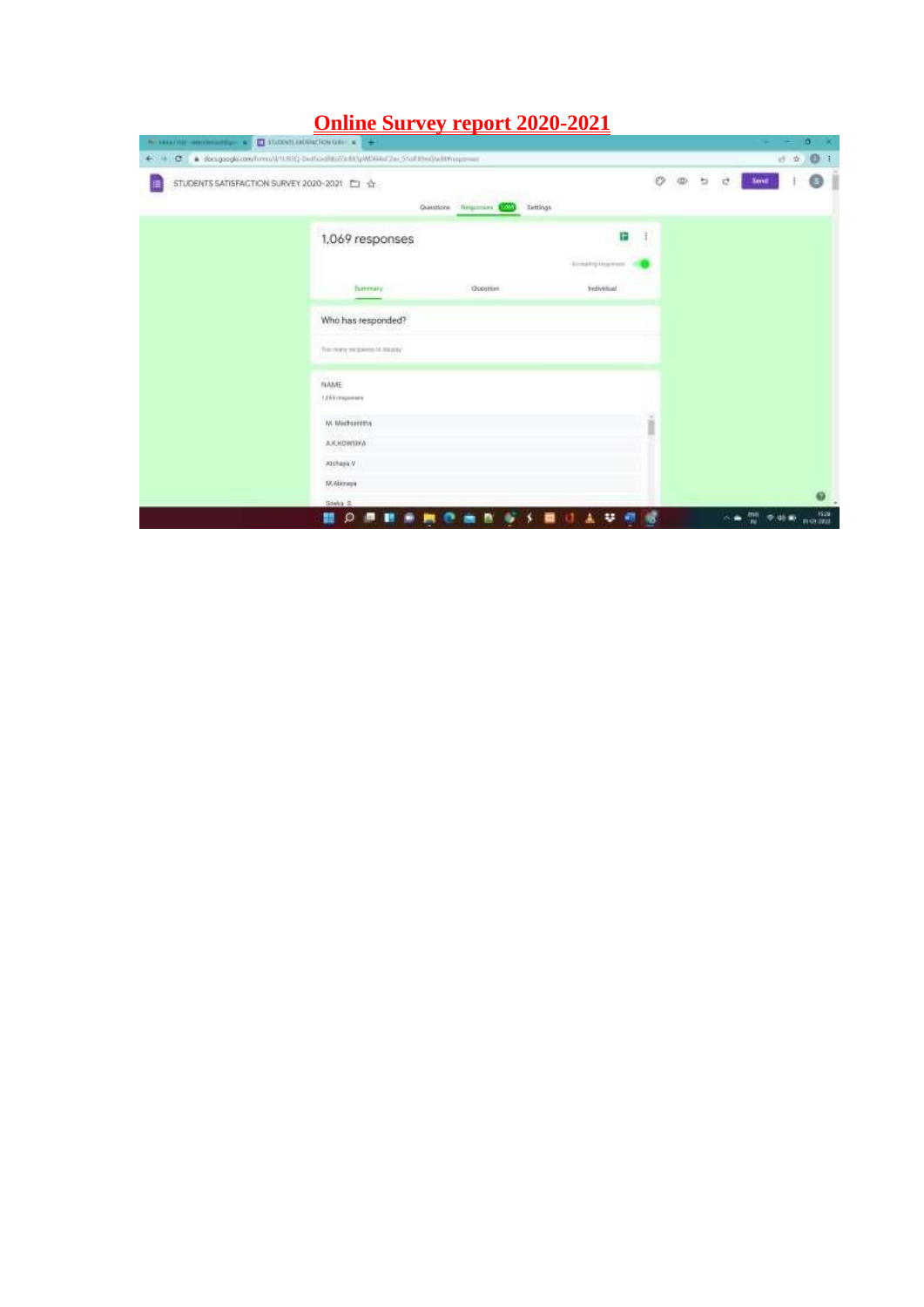

#### **SENGAMALA THAYAAR EDUCATIONAL TRUST WOMEN'S COLLEGE (AUTONOMOUS)**

*(Affiliated to Bharathidasan University,Tiruchirappalli)* **(Accredited by NAAC; An ISO 9001:2015 Certified Institution) SUNDARAKKOTTAI, MANNARGUDI–614016. TAMILNADU, INDIA.**

### **CRITERION II STUDENT SATISFACTION SURVEY (SSS) ON OVERALL INSTITUTIONAL PERFORMANCE -2020-2021**

A feedback survey to assess the student's satisfaction on the curriculum, teaching, learning, student support and infrastructure was made. Opinion of a sample of about 1069 students was collected using a software based analysis of structured feedback forms. The results of the Student Satisfaction Survey are given below.